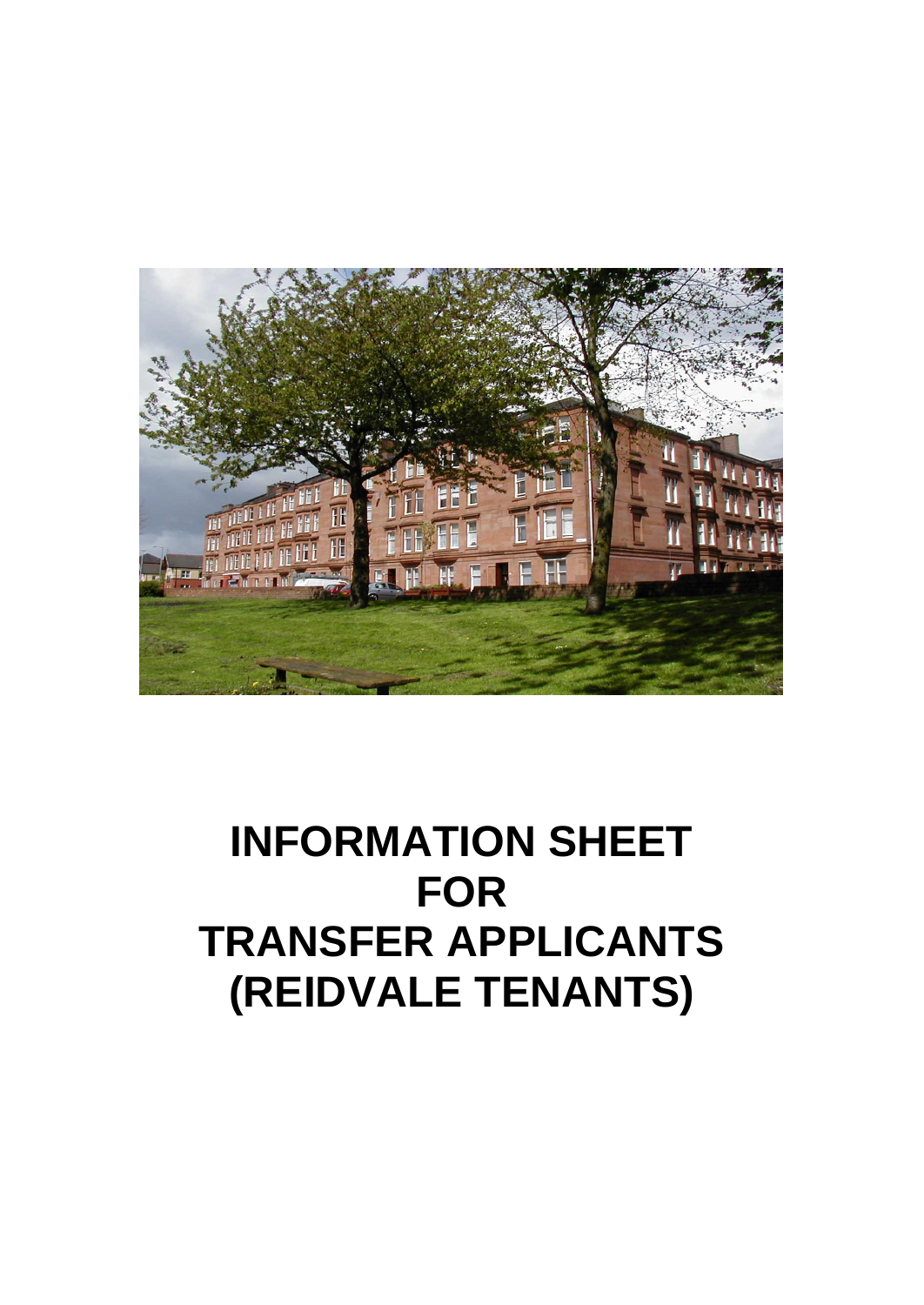# **HOW WE ALLOCATE OUR PROPERTIES**

The Association allocates its houses on the basis of clear criteria. Such criteria form the basis of four categories – namely (i) Unsatisfactory Housing (ii) Medical (iii) Aspirational and (iv) Inactive. The information provided by you in your application form will enable the Association to assess your transfer application.

An applicant's position on the list will be determined by the length of time they have been on the list.

# **CRITERIA FOR ACCEPTANCE OF A TRANSFER APPLICATION**

Tenants will be eligible for access to the Transfer List at any time if they qualify within the terms of the criteria set out below. Where an applicant is seeking an aspirational move they must have resided in their present home for at least 3 years, or 2 years where the tenant's present home has a recess kitchen.

Tenants must also have fulfilled all obligations of their tenancy in a satisfactory manner. Where this is not the case (eg. rent arrears, anti-social behaviour) the applicant will be placed on the Inactive List for a predetermined period of time.

## **CATEGORY 1: UNSATISFACTORY HOUSING**

## **(a) Overcrowding**

Applicants whose present accommodation is considered to be overcrowded.

#### **(b) Underoccupation**

Applicants whose present accommodation is considered under-occupied.

#### **(c) Social Factors**

Applicants who have a serious social problem such as racial harassment or domestic abuse which can only be resolved by moving to alternative accommodation.

## **CATEGORY 2: MEDICAL**

**(a)** Where the present accommodation is worsening an applicant's medical condition.